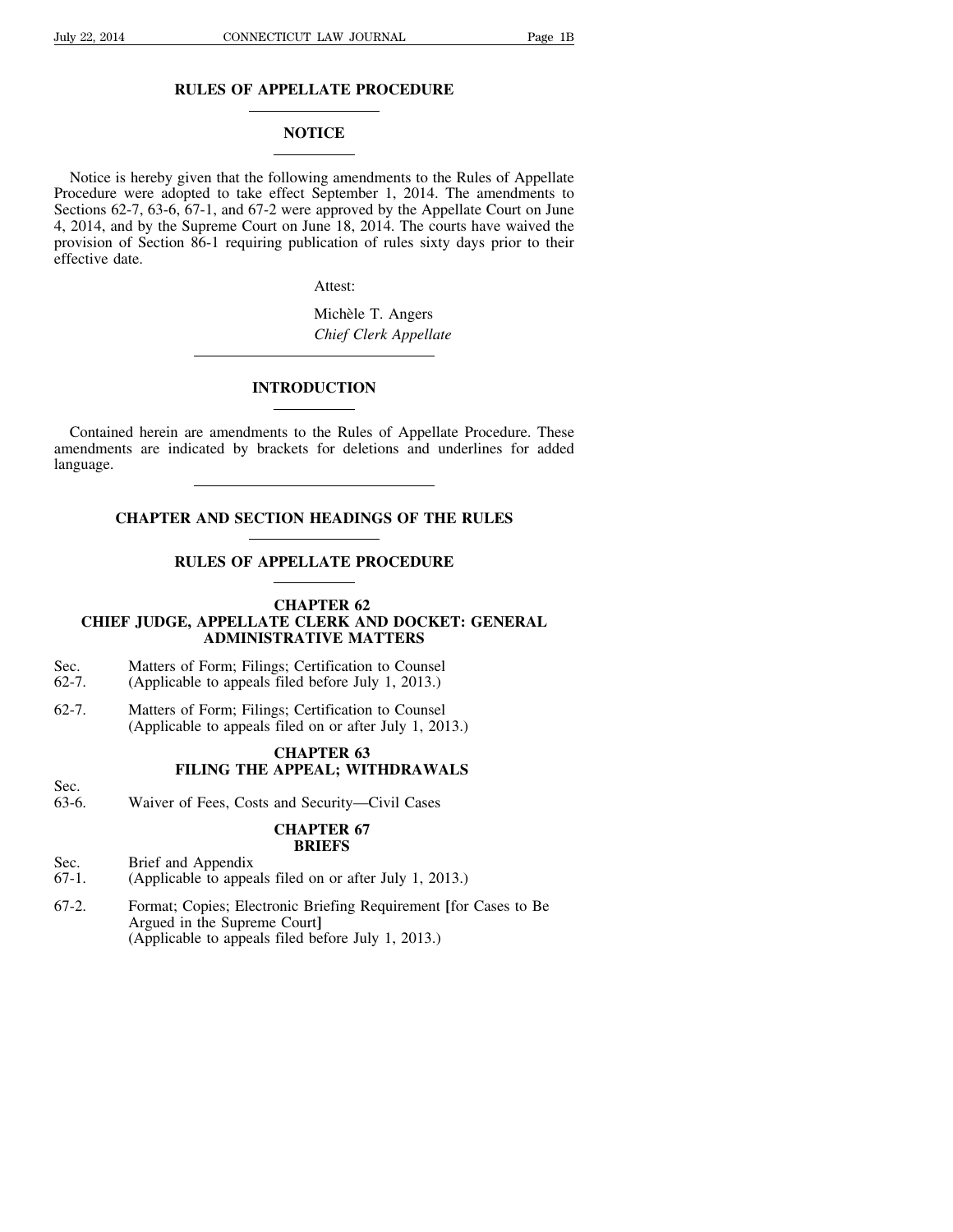67-2. Format of Briefs and Appendices; Copies; Electronic Briefing Requirement **[**for Cases to Be Argued in the Supreme Court**]** (Applicable to appeals filed on or after July 1, 2013.)

### **AMENDMENTS TO THE RULES OF APPELLATE PROCEDURE**

### **CHAPTER 62**

# **CHIEF JUDGE, APPELLATE CLERK AND DOCKET: GENERAL ADMINISTRATIVE MATTERS**

## **Sec. 62-7. Matters of Form; Filings; Certification to Counsel**

(Applicable to appeals filed before July 1, 2013.)

It is the responsibility of counsel of record to submit papers for filing in a timely manner and in the proper form.

The appellate clerk may refuse to accept for filing any papers presented in a form not in compliance with these rules; in refusing, the appellate clerk shall indicate how the papers have failed to comply. The clerk shall stamp any papers refused with the date on which they were received before returning them, and shall retain a copy thereof. Any papers correcting a noncomplying filing shall be deemed to be timely filed if resubmitted to the appellate clerk **[**without delay**]** within fifteen days. The time for responding to any such paper shall not start to run until the correcting paper is filed.

Except for the transcript of evidence or where otherwise indicated, an original and fifteen copies of all papers shall be filed with the appellate clerk. For copies of the initial appeal papers, see Sections  $63-3$  and  $63-4$ ; for copies of papers withdrawing an appeal or writ of error, see Section 63-9; for copies of motions and opposition papers, see Section 66-3 (motions in general), Section 66-1 (extension of time), Section 61-11 (termination of stay of execution), and Section 66-5 (rectification); for copies of briefs, see Section 67-2; for copies of the record, see Section 68-7; for copies of petitions for certification and opposition papers, see Sections 84-4 and 84-6; for copies of certified questions from courts of other jurisdictions, see Section 82-4.

All papers except the transcript and regulations filed pursuant to Section 81-6 shall contain a certification that a copy has been served on each other counsel of record, including the names, addresses and telephone and facsimile numbers of all counsel served. The certification concerning briefs may be signed by counsel of record or the printer on the last page of one of the briefs or on a separate typewritten document filed with the briefs. All service and filing by mail shall be by first class or express United States mail, postage prepaid, or by hand delivery.

If a document must be filed by a certain date under these rules or under any statutory provision, the document must be received by the appellate clerk by the close of business on that date; it is not sufficient that a document be mailed by that date to the appellate clerk unless a rule or statutory provision expressly so computes the time.

The signed original of documents filed pursuant to Sections 66-3, 67-2, 81-2, 81 3, 84-5 and 84-6 shall bear an attached certificate indicating that the document is in compliance with all of the requirements of the rule under which it is being filed.

#### **Sec. 62-7. Matters of Form; Filings; Certification to Counsel**

(Applicable to appeals filed on or after July 1, 2013.)

It is the responsibility of counsel of record to submit papers for filing in a timely manner and in the proper form.

The appellate clerk may refuse to accept for filing any papers presented in a form not in compliance with these rules; in refusing, the appellate clerk shall indicate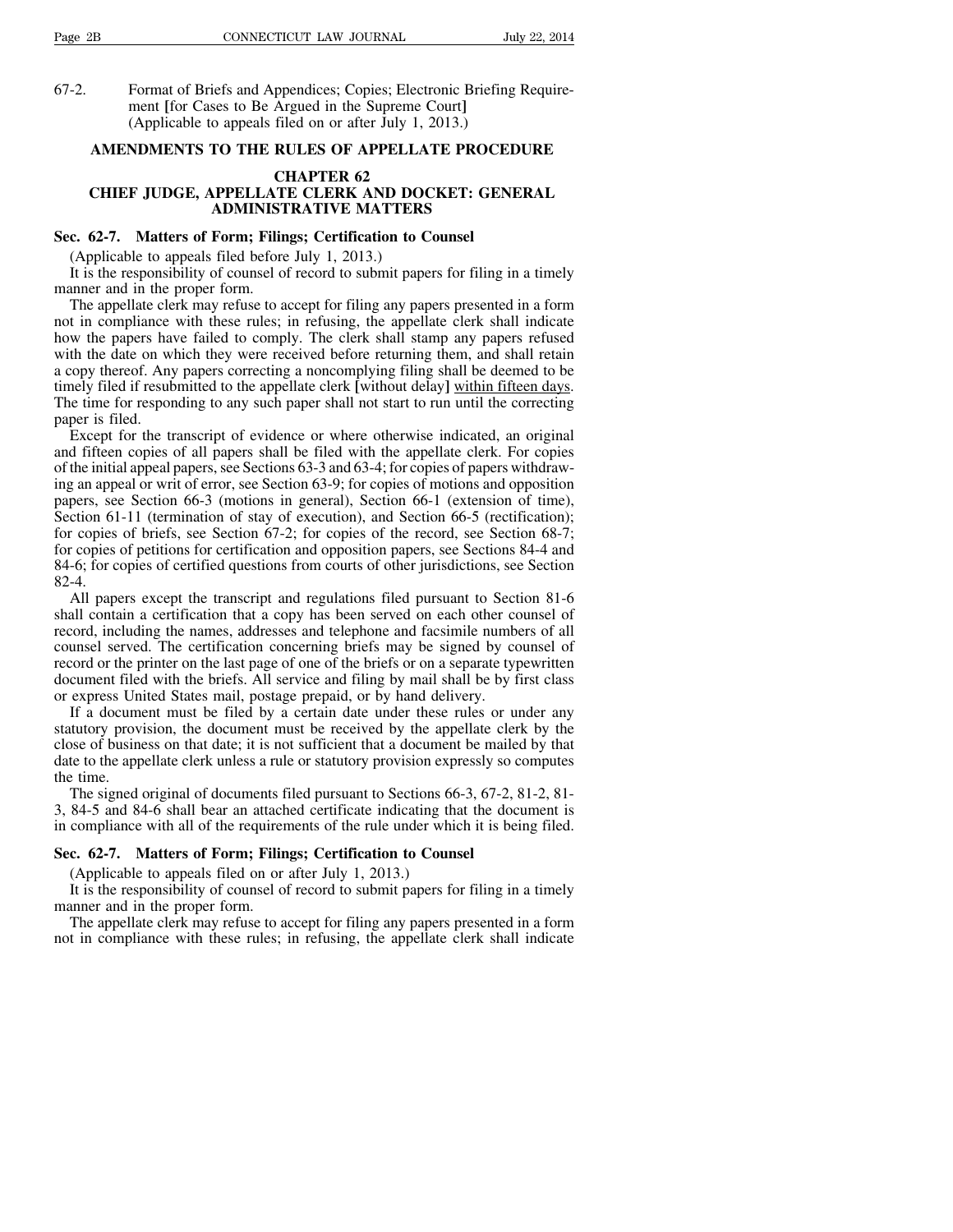how the papers have failed to comply. The clerk shall stamp any papers refused with the date on which they were received before returning them, and shall retain a copy thereof. Any papers correcting a noncomplying filing shall be deemed to be timely filed if resubmitted to the appellate clerk **[**without delay**]** within fifteen days. The time for responding to any such paper shall not start to run until the correcting paper is filed.

Except for the transcript of evidence or where otherwise indicated, an original and fifteen copies of all papers shall be filed with the appellate clerk. For copies of the initial appeal papers, see Sections  $63-3$  and  $63-4$ ; for copies of papers withdrawing an appeal or writ of error, see Section 63-9; for copies of motions and opposition papers, see Section 66-3 (motions in general), Section 66-1 (extension of time), Section 61-11 (termination of stay of execution), and Section 66-5 (rectification); for copies of briefs and appendices, see Section 67-2; for copies of petitions for certification and opposition papers, see Sections 84-4 and 84-6; for copies of certified questions from courts of other jurisdictions, see Section 82-4.

All papers except the transcript and regulations filed pursuant to Section 81-6 shall contain a certification that a copy has been served on each other counsel of record, including the names, addresses and telephone and facsimile numbers of all counsel served. The certification concerning briefs may be signed by counsel of record or the printer on the last page of one of the briefs or on a separate typewritten document filed with the briefs. All service and filing by mail shall be by first class or express United States mail, postage prepaid, or by hand delivery.

If a document must be filed by a certain date under these rules or under any statutory provision, the document must be received by the appellate clerk by the close of business on that date; it is not sufficient that a document be mailed by that date to the appellate clerk unless a rule or statutory provision expressly so computes the time.

The signed original of documents filed pursuant to Sections 66-3, 67-2, 81-2, 81 3, 84-5 and 84-6 shall bear an attached certificate indicating that the document is in compliance with all of the requirements of the rule under which it is being filed.

#### **CHAPTER 63 FILING THE APPEAL; WITHDRAWALS**

#### **Sec. 63-6. Waiver of Fees, Costs and Security—Civil Cases**

If a party in any case where fees and costs may lawfully be waived is indigent and desires to appeal, that party may, within the time provided by the rules for taking an appeal, make written application, to the court to which the fees required by statute or rule are to be paid, for relief from payment of fees, costs and expenses. The application must be under oath and recite, or it must be accompanied by an affidavit reciting, the grounds upon which the applicant proposes to appeal and the facts concerning the applicant's financial status. Where an application arises out of a habeas corpus proceeding, the application shall be handled pursuant to Section 63-7. Where an application arises out of a child protection matter, the application shall be handled pursuant to Section 79a-4.

**[**The judicial authority shall assign the request for waiver of fees, costs and expenses for a hearing within twenty days of its filing and shall act promptly on the application following the hearing. Where a request arises out of a habeas corpus proceeding, the request shall be handled pursuant to Section 63-7.**]** The judicial authority shall act promptly on the application for waiver of fees, costs and expenses. If the application is denied in whole or in part, and the applicant wishes to challenge that denial, the applicant shall file a written request for a hearing, pursuant to Section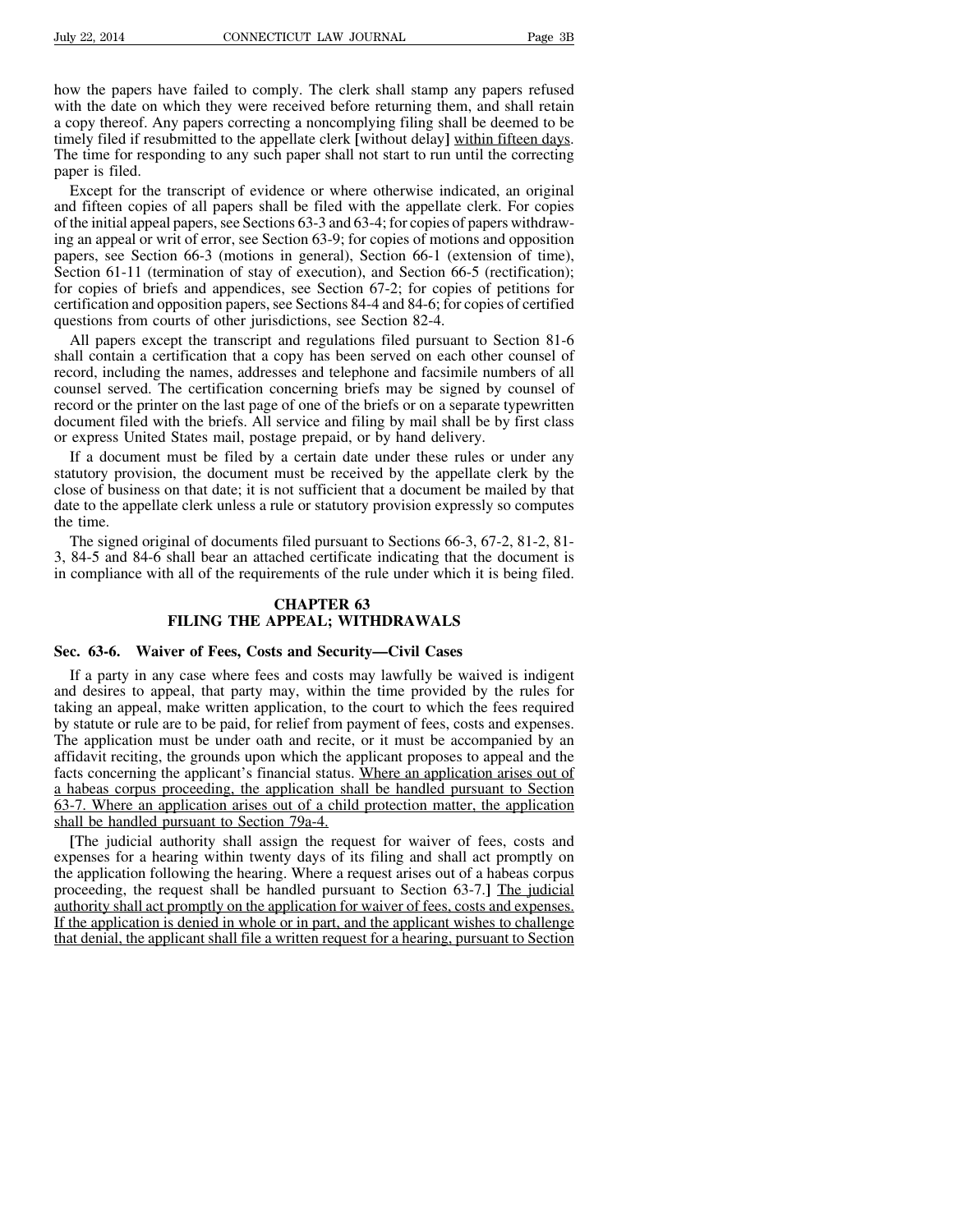8-2, within ten days of the issuance of notice of the denial of the application. The court clerk shall assign the application for a hearing within twenty days of the filing of the request and the judicial authority shall act promptly on the application following the hearing.

If the court is satisfied that the applicant is indigent and has a statutory or constitutional right to court appointed counsel or a statutory right to appeal without payment of fees, costs and expenses, the court may (1) waive payment by the applicant of fees specified by statute and of taxable costs, and waive the requirement of Section 63-5 concerning the furnishing of security for costs upon appeal, and (2) order that the necessary expenses of prosecuting the appeal be paid by the state. The court may not consider the relative merits of a proposed appeal in acting upon on application pursuant to this section except that the court may consider the criteria contained in General Statutes § 52-259b.

Before incurring any expense in excess of \$100, including the expense of obtaining a transcript of the necessary proceedings or testimony, **[**counsel for**]** the applicant shall obtain the permission of the judge who presided at the applicant's trial. The judge shall authorize a transcript at state expense only of the portions of testimony or proceedings which may be pertinent to the issues on appeal.

The sole remedy of any party desiring the court to review an order concerning the waiver of fees, costs and security shall be by motion for review under Section 66-6.

COMMENTARY—September, 2014: The rule was amended to bring it into accord with General Statutes § 52-259b (c) in allowing the trial court to take and rule on an application for waiver of fees ''on the papers'' and without a hearing. If the application is denied following that initial review, the applicant has the option of requesting a hearing and further decision on the application.

### **CHAPTER 67 BRIEFS**

#### **Sec. 67-1. Brief and Appendix**

(Applicable to appeals filed on or after July 1, 2013.)

In any brief or appendix, the plaintiff and defendant shall be referred to as such rather than as appellant and appellee, wherever it is possible to do so; on a reservation the plaintiff below shall be regarded as the appellant.

Each brief shall contain a concise statement of the principal issue or issues involved in the appeal. The statement ordinarily should not exceed one page in length and should be on a page by itself. The court may refuse to receive a brief not complying with this requirement.

**[**In appeals where personal identifying information is protected by rule, statute, court order or case law, and in appeals that have been ordered sealed in part or in their entirety or are subject to limited disclosure pursuant to Section 77-2, all briefs and appendices shall contain a separate certification that any name or other identifying information that is prohibited from disclosure has been redacted or has not been revealed in the briefs or appendices. The responsibility for omitting or redacting personal identifying information rests with the party who has prepared the brief or appendix.**]**

COMMENTARY—September, 2014: Language concerning the responsibility of the parties with respect to omitting or redacting personal identifying information from briefs or appendices has been transferred to Section 67-2. Matters pertaining to the appendices in administrative appeals have been transferred to Section 67-8A.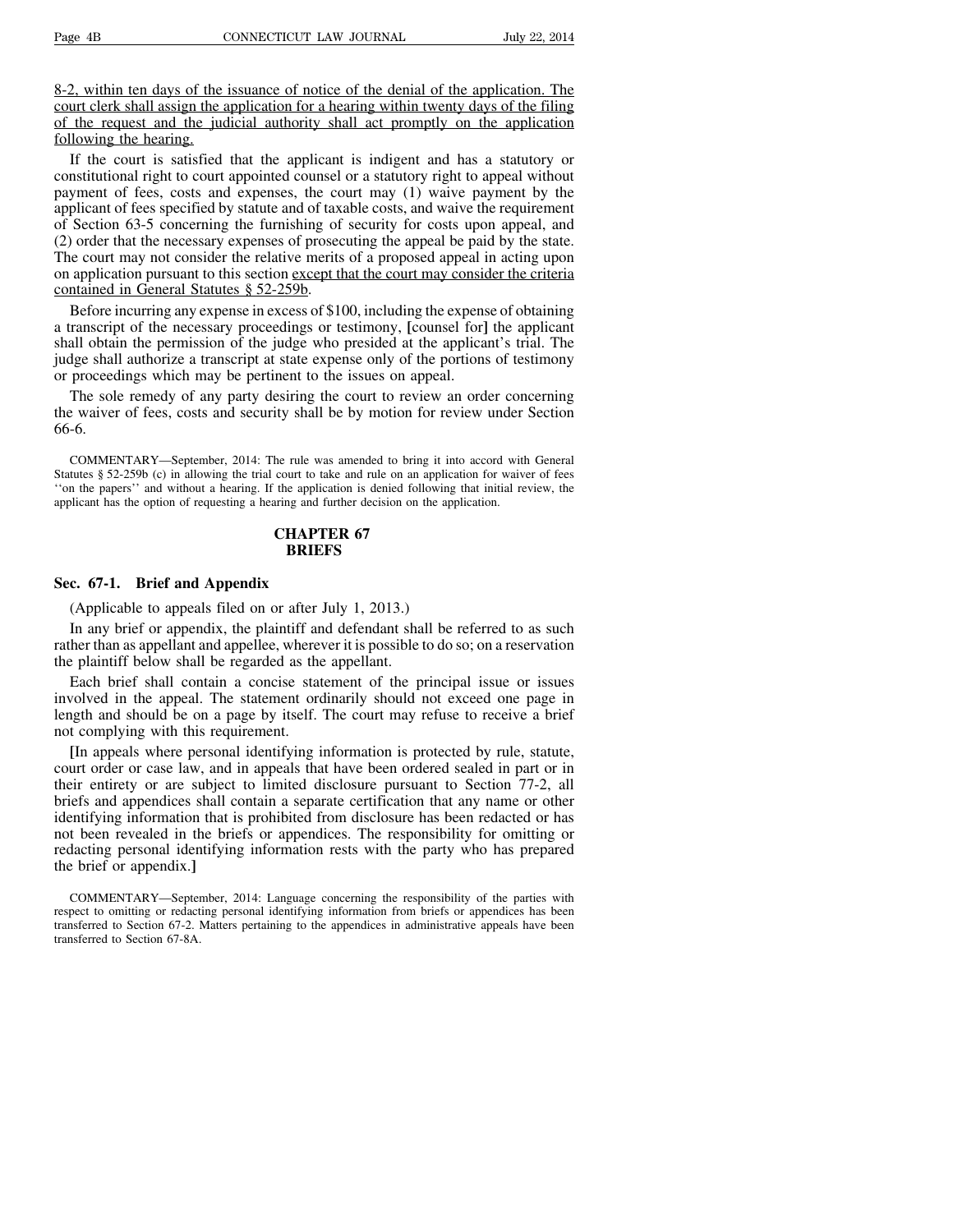## **Sec. 67-2. Format; Copies; Electronic Briefing Requirement [for Cases to Be Argued in the Supreme Court]**

(Applicable to appeals filed before July 1, 2013.)

(a) Original briefs and appendices shall be typewritten or clearly photocopied from a typewritten original on white 8 1/2 by 11 inch paper. Unless ordered otherwise, **[**the**]** briefs shall be copied on one side of the page only. Appendices may be copied on both sides of the page. The brief shall be fully double spaced and shall not exceed three lines to the vertical inch or twenty-seven lines to the page; footnotes and block quotations may, however, be single spaced. Only the following two typefaces, of 12 point or larger size, are approved for use in briefs: arial and univers.

(b) If constitutional provisions, statutes, ordinances, regulations or portions of the transcript are contained in an appendix, they may be reproduced in their original form so long as the document is not reduced to less than 75 percent of its original form.

(c) Each page of a brief or appendix shall have as a minimum the following margins: top, 1 inch; left, 1 and 1/4 inch; right, 1/2 inch; and bottom, 1 inch.

(d) Pages shall be numbered in the center of the bottom of the page.

(e) Briefs and appendices shall be firmly bound 1/4 inch from the left side, at points approximately 1/4, 1/2 and 3/4 of the length of the page, so as to make an easily opened volume.

**[**(f) Any request for deviation from the above requirements shall be addressed to the appellate clerk.**]**

 $[(g)]$  (f) If the appeal is in the supreme court, the original and twenty-five legible photocopies of each brief and appendix shall be filed with the appellate clerk, accompanied by certification of service attached to the original brief only that a copy thereof has been sent to each counsel of record and to any trial judge who rendered a decision which is the subject matter of the appeal, in compliance with Section 62-7. If the appeal is in the appellate court, the original and fifteen legible photocopies of each brief and appendix shall be filed with the appellate clerk, accompanied by certification of service attached to the original brief only that a copy thereof has been sent to each counsel of record and to any trial judge who rendered a decision which is the subject matter of the appeal, in compliance with Section 62-7. See Section 65-1 for cases subsequently transferred.**]** Every brief shall designate on the front page the name, address, telephone and facsimile numbers and e-mail address of the individual counsel who is to argue the appeal. The plaintiff and defendant shall be referred to as such rather than as appellant and appellee, wherever it is possible to do so. For the purposes of this rule, on a reservation, the plaintiff below shall be regarded as the appellant.

**[**(h)**]** (g) Briefs and separately bound appendices shall have a suitable front cover of heavy paper in the color indicated: briefs for appellants and plaintiffs in error, light blue; briefs for appellees and defendants in error, pink; reply briefs, white; briefs for amicus curiae, light green. Covers of briefs filed for cross appeals shall be of the same color as indicated for that party on the original appeal briefs. If a supplemental brief is ordered or permitted by the court, the cover shall be the same color as indicated for that party's original brief. A back cover is not necessary; however, if one is used, it must be white.

**[**(i)**]** (h) Briefs and separately bound appendices must bear on the cover, in the following order, from the top of the page: (1) the name of the court; (2) the number of the case; (3) the name of the case as it appears in the judgment file of the trial court; (4) the nature of the brief (e.g., brief of the defendant-appellant; brief of the plaintiff-appellee on the appeal and of the plaintiff-cross appellant on the cross appeal); (5) the name, address and, if they are different from arguing counsel's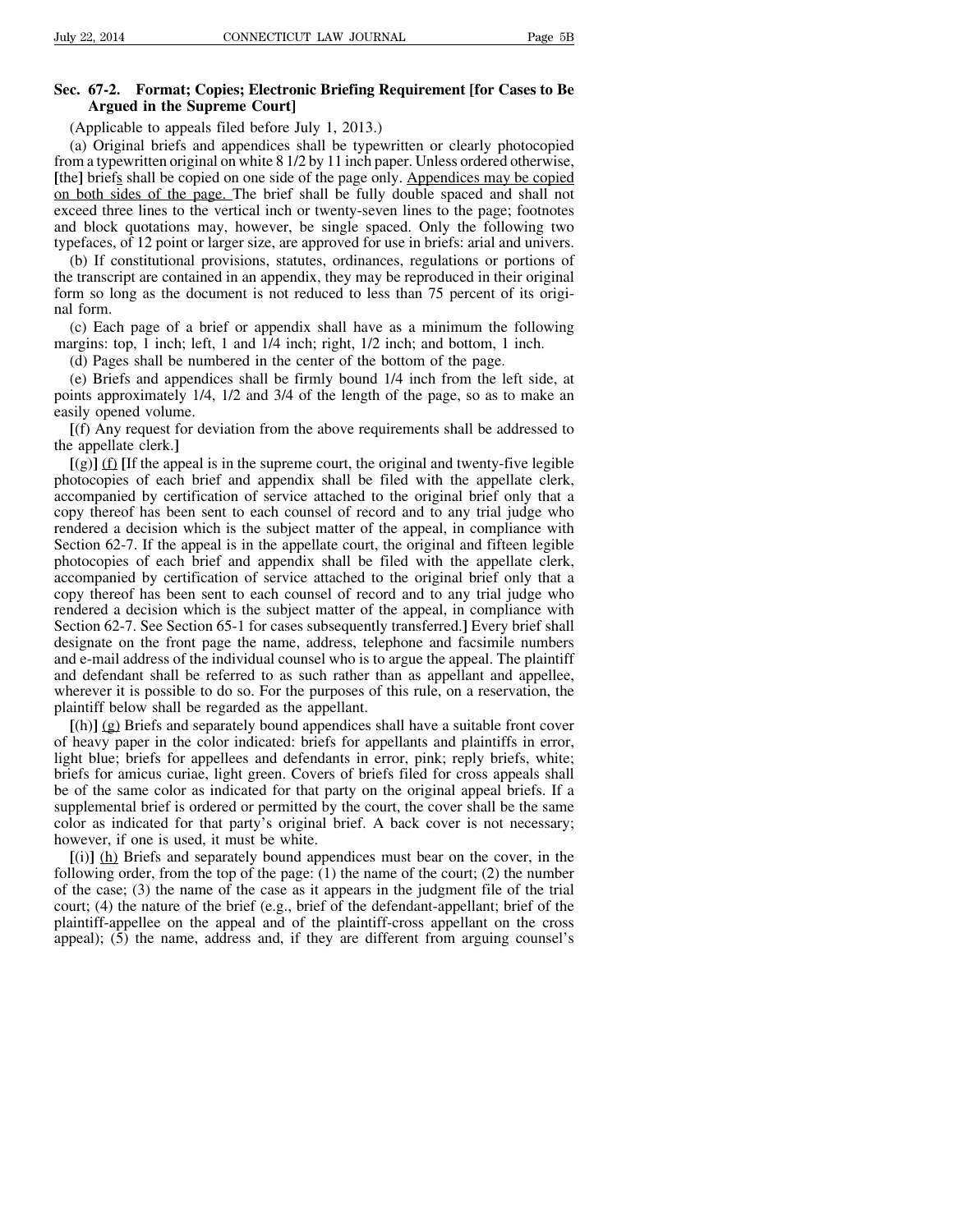telephone and facsimile numbers and e-mail address, the telephone and facsimile numbers and e-mail address of the party's counsel of record, and of the arguing counsel, if different. The foregoing shall be displayed in the upper case of an arial or univers typeface of 12 point or larger size. **[**A certificate shall be attached to the signed, original brief, indicating that the brief complies with all the provisions of this rule.**]**

**[**(j)**]** (i) Sections 67-4, 67-5 and 67-8 should be consulted for guidance as to when an appendix is necessary and for specific requirements regarding appendices.

 $[(k)]$  (i)  $[In addition to the requirements of subsection (g) of this section, in a$ case that is to be argued in the supreme court, an electronic version of every brief filed by a party represented by counsel, or a person represented by counsel who has been granted permission to appear as an amicus curiae, shall be submitted to the court**]** Every attorney filing a brief shall submit an electronic version of the brief and appendix in accordance with guidelines established by the court and published on the Judicial Branch website. The electronic version shall be submitted **[**as soon as practicable after**]** prior to the timely filing of the party's paper brief and appendix. A party who is not represented by counsel is not required to submit an electronic version of his or her brief and appendix. Counsel must certify that electronically submitted briefs and appendices: (1) have been delivered electronically to the last known e-mail address of each counsel of record for whom an e-mail address has been provided; and (2) have been redacted or do not contain any names or other personal identifying information that is prohibited from disclosure by rule, statute, court order or case law. **[**Any appendix, whether attached to the brief or separately bound, shall not be electronically submitted.**]**

 $(k)$  If the appeal is in the supreme court, the original and fifteen legible photocopies of each brief and appendix, if any, shall be filed with the appellate clerk. If the appeal is in the appellate court, the original and ten legible photocopies of each brief and appendix, if any, shall be filed with the appellate clerk.

(*l*) The original and all copies of the brief filed with the supreme court or the appellate court must be accompanied by: (1) certification that a copy of the brief and appendix has been sent to each counsel of record and to any trial judge who rendered a decision that is the subject matter of the appeal, in compliance with Section 62-7; (2) certification that the brief and appendix being filed with the appellate clerk are true copies of the brief and appendix that were submitted electronically pursuant to subsection (j) of this section; (3) certification that the brief and appendix have been redacted or do not contain any names or other personal identifying information that is prohibited from disclosure by rule, statute, court order or case law; and (4) certification that the brief complies with all provisions of this rule.

(m) A copy of the electronic confirmation receipt indicating that the brief and appendix were submitted electronically in compliance with subsection (j) of this section shall be filed with the original brief.

 $[(*l*)]$  (n) No argument shall be allowed any party who has not filed a brief or who has not joined in the brief of another party.

(o) Any request for deviation from the above requirements shall be addressed in writing to the appellate clerk.

COMMENTARY—September, 2014: This rule has been amended to require that counsel in cases before the supreme and appellate courts submit electronic versions of their briefs and appendices prior to the filing of paper briefs and appendices. Counsel are also required to file the electronic confirmation receipt of the electronic filing with the paper brief and appendix. In addition, each party filing a brief or appendix must certify that any name or other personal identifying information that is prohibited from disclosure has been redacted or has not been revealed in the briefs or appendices. See, e.g., General Statutes § 54-86e; see also Sections 4-7, 11-20A, 11-20B, 30a-8 and 77-2. The amendment also reduces the number of paper copies of briefs and appendices that must be submitted.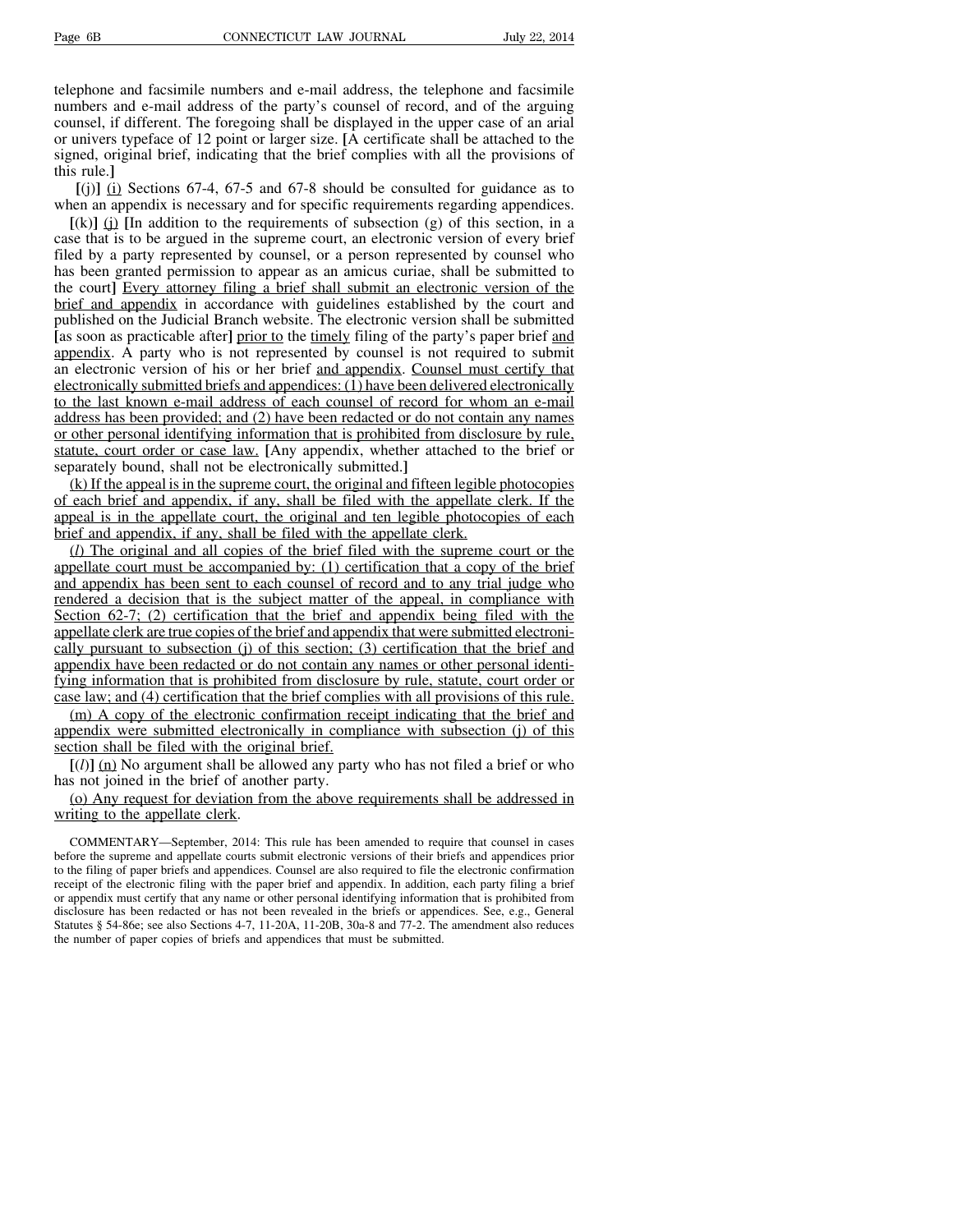### **Sec. 67-2. Format of Briefs and Appendices; Copies; Electronic Briefing Requirement [for Cases to Be Argued in the Supreme Court]**

(Applicable to appeals filed on or after July 1, 2013.)

(a) Original briefs and appendices shall be typewritten or clearly photocopied from a typewritten original on white 8 1/2 by 11 inch paper. Unless ordered otherwise, **[**the**]** briefs **[**and appendix**]** shall be copied on one side of the page only. Appendices may be copied on both sides of the page. **[**, and t**]**The page number for briefs and appendices shall be centered on the bottom of each page. The brief shall be fully double spaced and shall not exceed three lines to the vertical inch or twenty-seven lines to the page; footnotes and block quotations may, however, be single spaced. Only the following two typefaces, of 12 point or larger size, are approved for use in briefs: arial and univers. Each page of a brief or appendix shall have as a minimum the following margins: top, 1 inch; left, 1 and 1/4 inch; right, 1/2 inch; and bottom, 1 inch. Briefs and appendices shall be firmly bound 1/4 inch from the left side, at points approximately 1/4, 1/2 and 3/4 of the length of the page, so as to make an easily opened volume.

(b) When possible, parts one and two of the appendix shall be bound together. In addition, parts one and two of the appendix may be bound together with the brief. When, however, binding the brief and appendix together would affect the integrity of the binding, the appendix shall be bound separately from the brief. When either part of the appendix exceeds one hundred and fifty **[**numbered**]** pages, parts one and two of the appendix shall be separately bound.

(c) An appendix shall be paginated separately from the brief. The appendix shall be numbered consecutively, beginning with the first page of part one and ending with the last page of part two, and preceded by the letter "A" (e.g., A1 . . . A25 . . . A53). An appendix shall have an index of the names of witnesses whose testimony is cited within it. If any part of the testimony of a witness is omitted, this shall be indicated by asterisks. After giving the name of a witness, the party who called that witness shall be designated, and it shall be stated whether the testimony quoted was given on direct, cross or other examination.

(d) If constitutional provisions, statutes, ordinances, regulations or portions of the transcript are contained in an appendix, they may be reproduced in their original form so long as the document is not reduced to less than 75 percent of its original form.

**[**(e) If the appeal is in the supreme court, the original and twenty-five legible photocopies of each brief and appendix shall be filed with the appellate clerk, accompanied by certification of service attached to the original brief only that a copy thereof has been sent to each counsel of record and to any trial judge who rendered a decision which is the subject matter of the appeal, in compliance with Section 62-7. If the appeal is in the appellate court, the original and fifteen legible photocopies of each brief and appendix shall be filed with the appellate clerk, accompanied by certification of service attached to the original brief only that a copy thereof has been sent to each counsel of record and to any trial judge who rendered a decision which is the subject matter of the appeal, in compliance with Section 62-7. See Section 65-1 for cases subsequently transferred.**]**

**[**(f)**]** (e) Briefs and separately bound appendices shall have a suitable front cover of heavy paper in the color indicated: briefs for appellants and plaintiffs in error, light blue; briefs for appellees and defendants in error, pink; reply briefs, white; briefs for amicus curiae, light green. Covers of briefs filed for cross appeals shall be of the same color as indicated for that party on the original appeal briefs. If a supplemental brief is ordered or permitted by the court, the cover shall be the same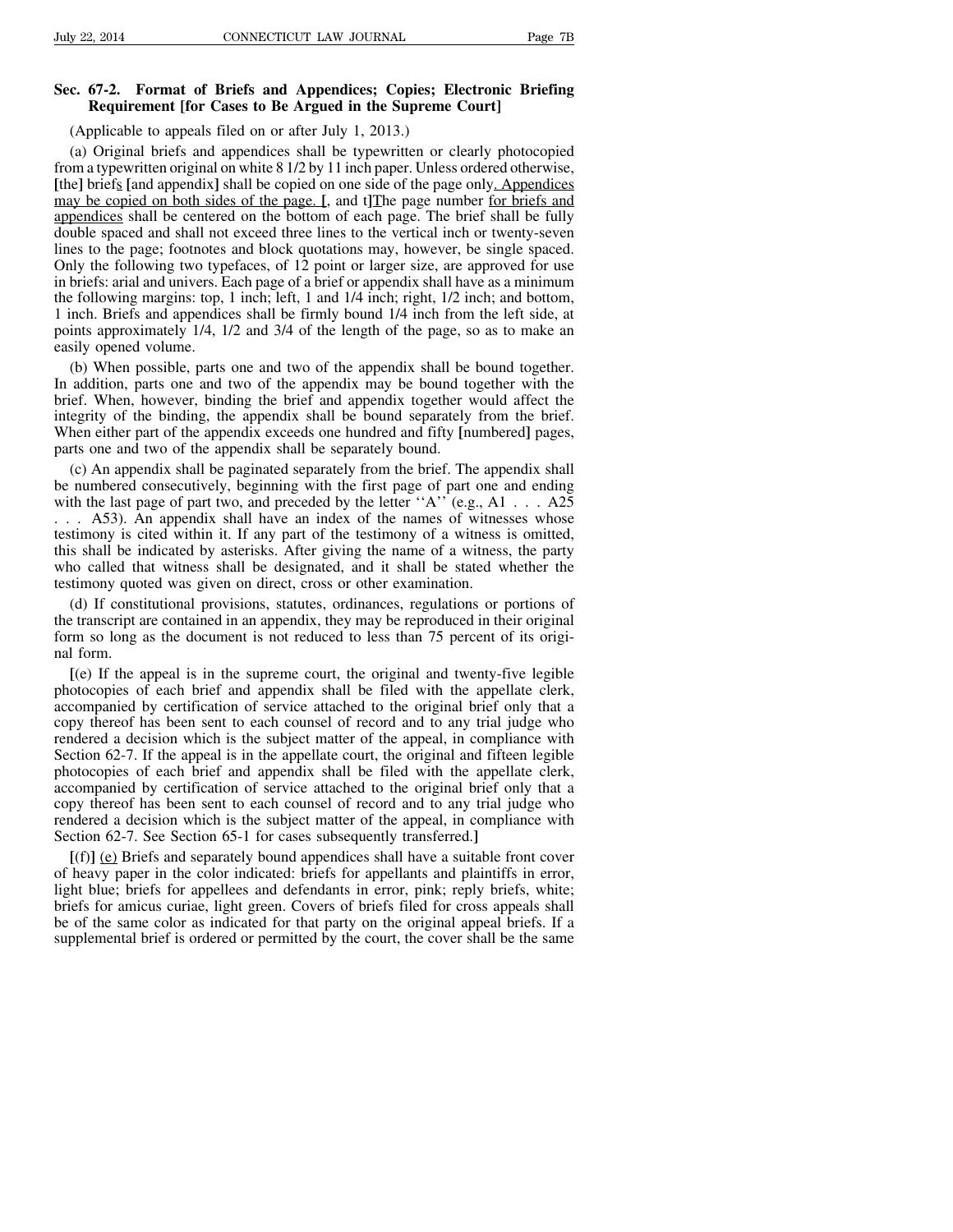color as indicated for that party's original brief. A back cover is not necessary; however, if one is used, it must be white.

**[**(g)**]** (f) Briefs and separately bound appendices must bear on the cover, in the following order, from the top of the page:  $(1)$  the name of the court;  $(2)$  the number of the case; (3) the name of the case as it appears in the judgment file of the trial court; (4) the nature of the brief (e.g., brief of the defendant-appellant; brief of the plaintiff-appellee on the appeal and of the plaintiff-cross appellant on the cross appeal); and (5) the name, address, telephone and facsimile numbers and e-mail address of individual counsel who is to argue the appeal and, if different, the name, address, telephone and facsimile numbers and e-mail address of the party's counsel of record. The foregoing shall be displayed in the upper case of an arial or univers typeface of 12 point or larger size. **[**A certificate shall be attached to the signed, original brief, indicating that the brief complies with all the provisions of this rule.**]**

 $[(h)]$  (g)  $[In addition to the requirements of subsection (e) of this section, in a$ case that is to be argued in the supreme court, an electronic version of every brief filed by a party represented by counsel, or a person represented by counsel who has been granted permission to appear as an amicus curiae, shall be submitted to the court**]** Every attorney filing a brief shall submit an electronic version of the brief and appendix in accordance with guidelines established by the court and published on the Judicial Branch website. The electronic version shall be submitted **[**as soon as practicable after**]** prior to the timely filing of the party's paper brief and appendix pursuant to subsection (h) of this section. A party who is not represented by counsel is not required to submit an electronic version of his or her brief and appendix. Counsel must certify that electronically submitted briefs and appendices:  $(1)$  have been delivered electronically to the last known e-mail address of each counsel of record for whom an e-mail address has been provided; and (2) have been redacted or do not contain any names or other personal identifying information that is prohibited from disclosure by rule, statute, court order or case law. **[**Any appendix, whether attached to the brief or separately bound, shall not be electronically submitted.**]**

**[**(i)**]** (h) If the appeal is in the supreme court, the original and fifteen legible photocopies of each brief and appendix, if any, shall be filed with the appellate clerk. If the appeal is in the appellate court, the original and ten legible photocopies of each brief and appendix, if any, shall be filed with the appellate clerk.

(i) The original and all copies of the brief filed with the supreme court or the appellate court must be accompanied by: (1) certification that a copy of the brief and appendix has been sent to each counsel of record and to any trial judge who rendered a decision that is the subject matter of the appeal, in compliance with Section 62-7; (2) certification that the brief and appendix being filed with the appellate clerk are true copies of the brief and appendix that were submitted electronically pursuant to subsection  $(g)$  of this section; (3) certification that the brief and appendix have been redacted or do not contain any names or other personal identifying information that is prohibited from disclosure by rule, statute, court order or case law; and (4) certification that the brief complies with all provisions of this rule.

(j) A copy of the electronic confirmation receipt indicating that the brief and appendix were submitted electronically in compliance with subsection (g) of this section shall be filed with the original brief.

**[**(i)**]** (k) Any request for deviation from the above requirements shall be addressed in writing to the appellate clerk.

COMMENTARY—September, 2014: This rule has been amended to require that counsel in cases before the supreme and appellate courts submit electronic versions of their briefs and appendices prior to the filing of paper briefs and appendices. Counsel are also required to file the electronic confirmation receipt of the electronic filing with the paper brief and appendix. In addition, each party filing a brief